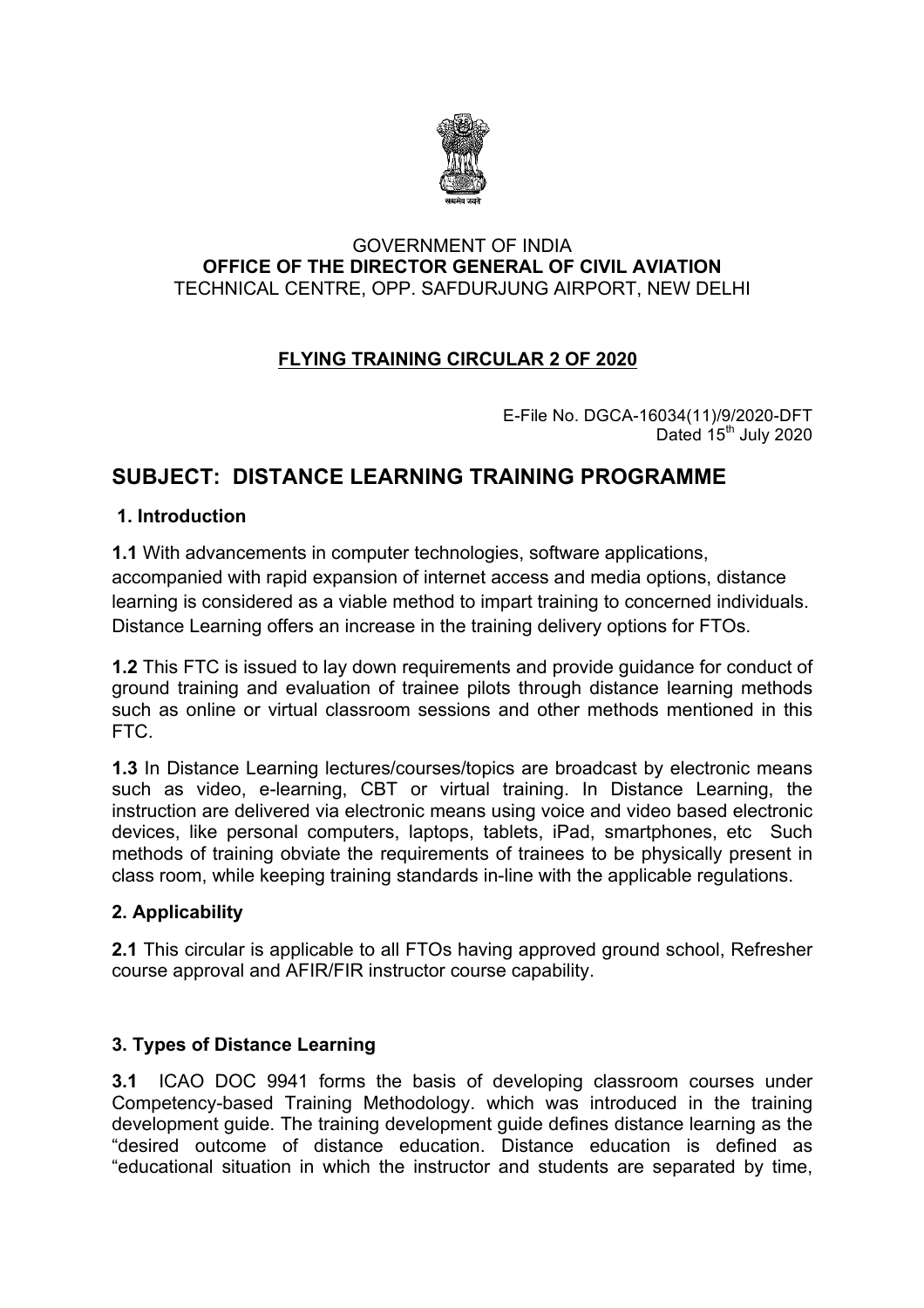location, or both. Education or training courses are delivered to remote locations via synchronous or asynchronous means of instruction, including written correspondence, text, graphics, audio and videotape, CD-ROM, online learning, audio and videoconferencing, interactive TV. The definition of distance education is broad and entails the definition of eLearning."

### **3.2 Distance learning shall be delivered by one or more of the following methods:**

**a) Video Learning or Virtual live:** Learning delivered by an instructor in real-time through a web-based programme, using a webcam or technology so the instructor is seen and heard delivering the course.

**b) E-Learning -** The use of computer, Internet, web-based and mobile technologies to deliver learning solutions, particularly self-paced, individual modular courses

**c) Online learning:** The use of computer, Internet, web-based and mobile technologies to deliver a broad array of solutions that can take many forms such as virtual classrooms, online discussion forums, Augmented/ Virtual Reality or full eLearning courses with exercises and exams.

#### **NOTE: This document uses the terms online learning, online training, eLearning and virtual learning interchangeably, unless otherwise specified.**

**3.3** The FTO shall be responsible to provide details and clearly state the method(s) of distance training being used for a certain training type, at the time of applying for such an approval.

# **4. Learning Curriculum**

4.1 Learning Curriculum should consider all elements of the training syllabus and should be a valuable source for theoretical knowledge. Sessions should be interactive to meet the training objectives specified in Regulations and respective training manuals.

4.2 Curriculum shall include various means of delivering content to the trainee. This may include but not limited to pdf files, PowerPoint presentations, Word or Excel formats and where required, video graphics. The content documents used for training during delivery shall be those which are used for classroom training, as approved in the relevant training document.

4.3 Curriculum for such trainings shall be subject to approval by the regulator.

4.5 Only ground training for which the FTO has been approved for in-house training and for which the FTO has qualified ground Instructors authorised can be conducted in the distance learning mode. Hours in distance learning activities shall match the hours duration of the approved ground training program.

# **5. Requirements**

All operators who wish to use distance learning as means of compliance for their approved training programs shall ensure that the following System and Approval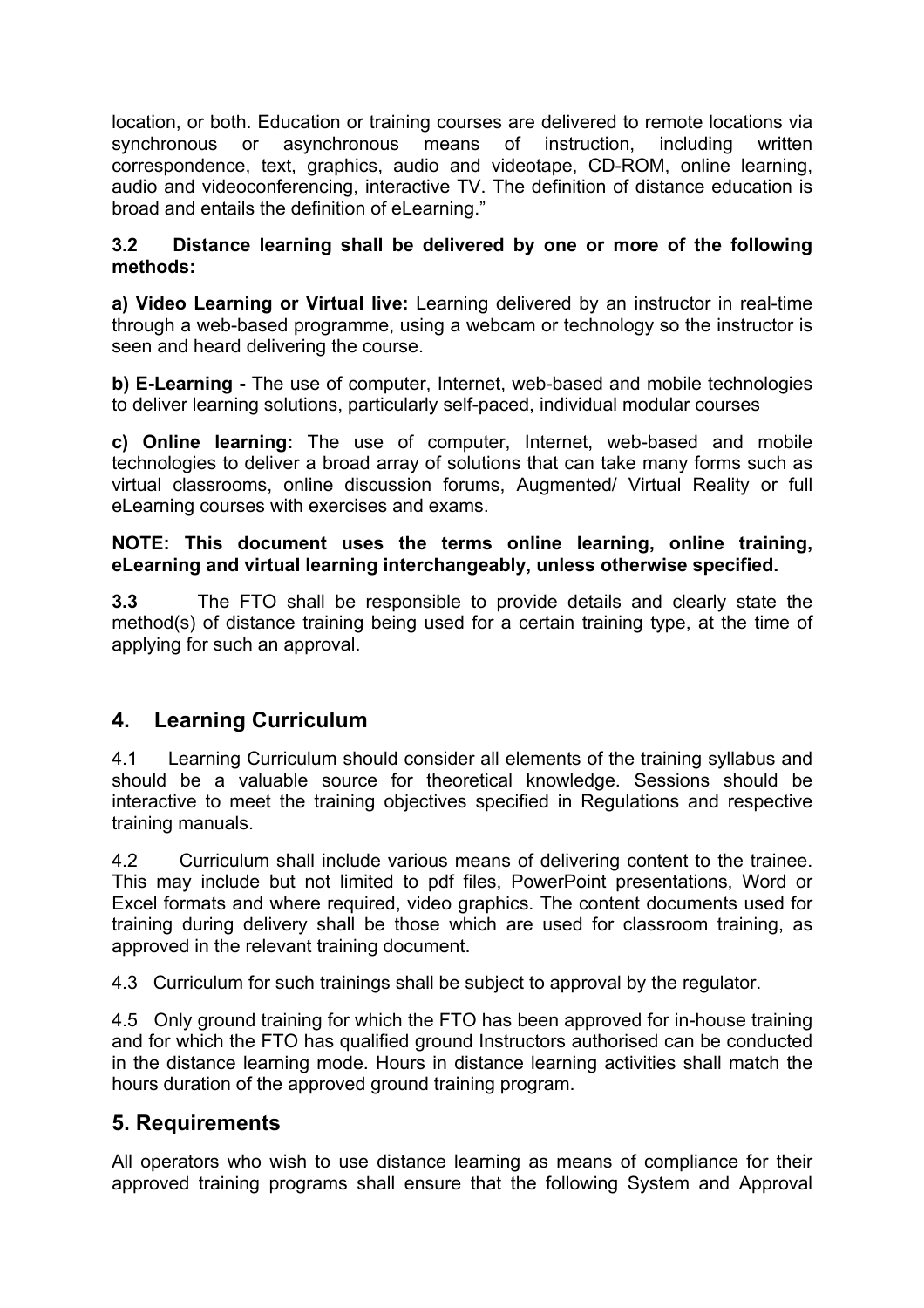requirements are complied with while submitting their distance learning training program to DFT, DGCA for approval.

## **5.1. System Requirements**

5.1.1 Distance Learning may be delivered through video, e learning/CBT or software and/or Web URL Link. This should always include a secure and authorised log in.

5.1.2 Distance Learning platforms should have the capability to collaborate login, share or annotate the user screens and should provide the option to record session(s) with an easy-to-use tool.

5.1.3 Any software application which is on a secure platform and provides quality video, audio, and wireless screen-sharing performance across Windows, Mac, iOS, and Android devices etc., may be used for interactive sessions.

5.1.4 To make the distance learning modules effective and maximise learning objectives, trainees should be well versed with video conferencing and the process to use the distance learning modules.

5.1.5 The sign-in process is recorded for attendance and all the data shall be secured. Training content should be kept safe through encryption.

5.1.6 Processes should be defined for what if cases like interruptions during training sessions, internet/power outage, Incomplete training due external forces.

5.1.7 Operators should provide access of all distance learning software and related applications to Directoarate of Flying Training, DGCA, for reasons of audits, where applicable.

# **5.2 Approval Requirements**

In addition to the system requirements given in para 5.1, the following details, as a minimum, shall be a part of the proposed training program, when applying for the relevant approval:

5.2.1 Process to schedule distance learning training. This should include secure login and document details, including validity, for training references.

5.2.2 Rostering process for such training and capture of duty period for the duration planned on the distance learning. This should ensure that video learning modules are provided to trainees well ahead of the planned training and trainees get enough time to prepare, which shall be accounted towards their duty period.

5.2.3 Process for monitoring the training session and managing attendance.

5.2.4 Type of application used and availability with the trainee.

5.2.5 Briefing guides shall be prepared for the use of desired distance learning application.

5.2.6 Guideline on preferred mode of connectivity (Wi-Fi, mobile data etc..) and how to record interruptions during the session